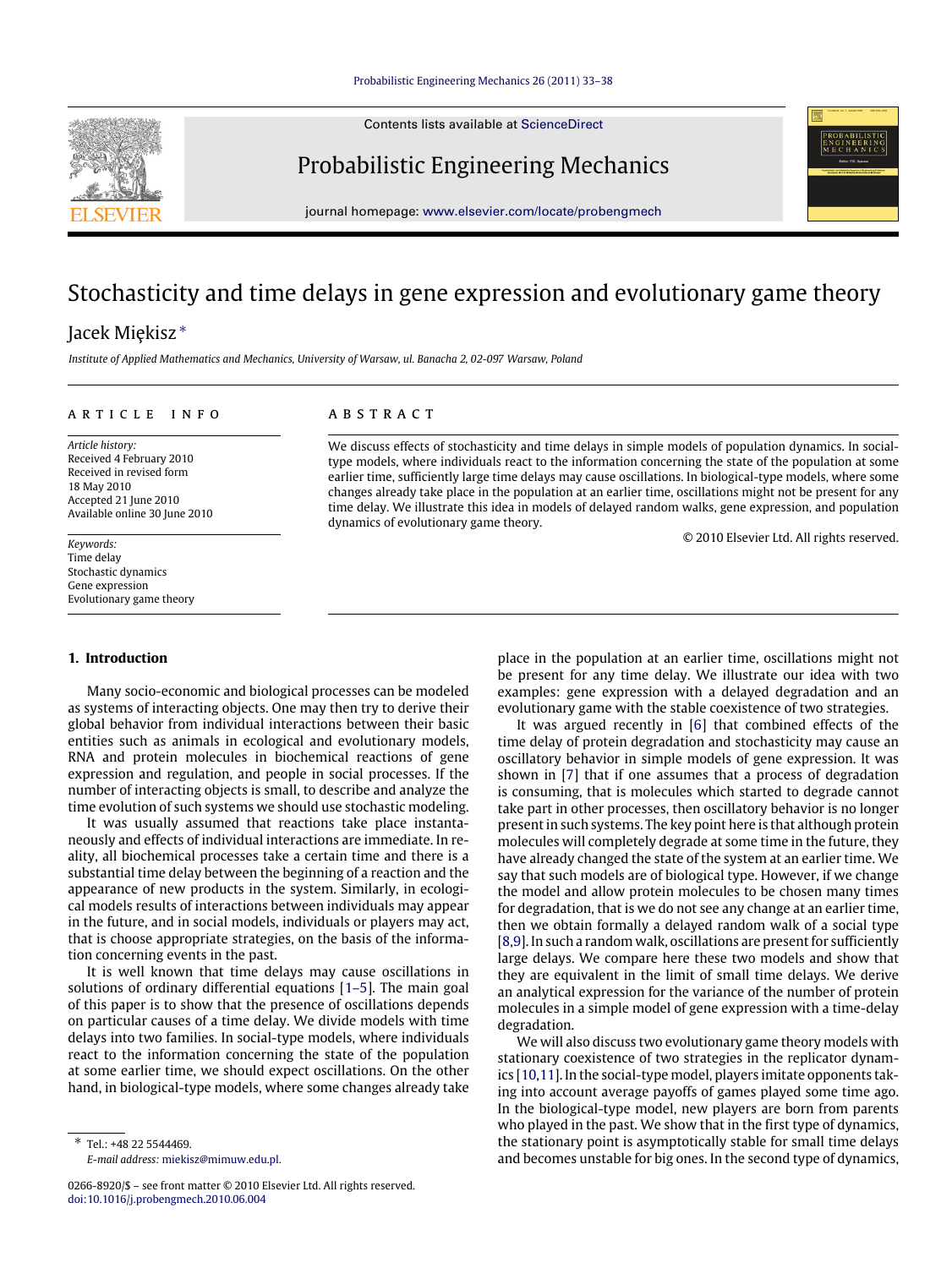however, the stationary point is asymptotically stable for any time delay.

#### **2. Random walk with a time delay**

One of the simplest models involving both stochasticity and time delays is a delayed random walk [\[8,](#page--1-3)[9\]](#page--1-4). In such a walk, transition probabilities at time *t* depend on the position of the walker at time  $t - \tau$ . In [\[8\]](#page--1-3), a delayed random walk was considered, where in the absence of delays, the transition toward the origin (a stable point) is more probable than the outward transition, otherwise transition probabilities are position independent. The authors shown that the mean square displacement of the walker, that is the variance, approaches a stationary value in an oscillatory manner for large time delays and in a monotonic way for small ones. Moreover, this stationary value is a linear function of the delay and the coefficient of proportionality is a linear function of the transition probability. In [\[9\]](#page--1-4), the transition probability towards the origin was assumed to increase linearly with the distance to the origin up to the distance above which it was set constant as in the previous model. It was proved that in the stationary state, the autocorrelation function of the position of the walker,  $\langle X_t X_{t-\tau} \rangle$ , is  $\tau$  independent and ⟨*XtXt*−*u*⟩ has an oscillatory behavior as a function of *u* for large delays. Continuous (in time and space) analogs of delayed random walks were analyzed in [\[9,](#page--1-4)[12](#page--1-7)[,13\]](#page--1-8). The following Langevin equation was considered,

$$
\frac{dx}{dt} = -\beta x(t - \tau) + \xi_t,
$$
\n(2.1)

where *x* is a continuous variable denoting the position of the walker and ξ*<sup>t</sup>* is a time uncorrelated random shock, that is ⟨ξ*t*ξ*s*⟩ =  $\delta(t - s)$ . In the rigorous presentation, the above equation has the form of the Itō equation,

$$
dx = -\beta x(t - \tau)dt + dW, \qquad (2.2)
$$

where *W* is the standard Wiener process with the zero expected value and the unit variance.

In [\[12\]](#page--1-7), the stationary variance of such a process was calculated,

$$
Var(x) = \frac{1 + \sin \beta \tau}{2\beta \cos \beta \tau}.
$$
\n(2.3)

For small time delays, the linearization of [\(2.3\)](#page-1-0) gives us

$$
Var(x) = \frac{1}{2\beta}(1 + \beta\tau). \tag{2.4}
$$

Small-delay expansions and corresponding Fokker–Planck equations were analyzed in [\[13,](#page--1-8)[14\]](#page--1-9) where original delay systems were approximated by non-delayed stochastic differential equations.

In the following section we take a different approach. To describe fluctuations in finite systems of objects/individuals, we model their time evolution by appropriate birth and death processes. We will discuss simple stochastic models of gene expression. In our first model, mRNA molecules are produced and are subject to a time delay degradation. We will compare such a stochastic process with the delayed random walk described above and discuss fundamental differences between these two models. We will show that in the limit of small delays both models are equivalent and we will re-derive [\(2.4\).](#page-1-1)

#### **3. Delayed degradation**

In the simplest production–degradation system, mRNA molecules are produced and degrade with constant intensities. Let us denote by *x*(*t*) the concentration of mRNA molecules at time *t*. The classical equation of chemical kinetics, i.e. the time evolution of  $x(t)$ , then reads:

$$
\frac{dx}{dt} = k - \gamma x(t),\tag{3.1}
$$

where *k* is the intensity of production and  $\gamma$  the intensity of degradation.

Assume now that the degradation process takes some time, that is molecules are completely degraded  $\tau$  units of time after the delayed degradation is triggered. We are tempted to model such a phenomenon by the following time-delay differential equation [\[6\]](#page--1-1):

<span id="page-1-3"></span>
$$
\frac{dx}{dt} = k - \gamma x(t - \tau). \tag{3.2}
$$

After a simple change of the variable *x*, the shift  $x \to x - k/\gamma$ , we obtain a deterministic term in [\(2.1\).](#page-1-2)

Delayed random walk models and Langevin equations like [\(2.1\)](#page-1-2) correctly describe real processes if the rate of change of the size of the population at time *t* depends on the size of the population at some earlier time  $t - \tau$  but there is no change in the population at time  $t - \tau$ . We may refer to such models as of social type.

On the contrary, in our production–degradation model, some molecules undergo a change at time  $t - \tau$  —they start to degrade, therefore they cannot be chosen for degradation again so in a sense they are not active and cannot be taken again into account in calculating the future rate of change of the size of the population. The differential equation [\(3.2\)](#page-1-3) does not take this into account. Degrading molecules affect the concentration at the future time and in the meantime they may again take part in another process of degradation. Therefore they may be subtracted from the system several times and this may make the size of the population negative which is unacceptable in biological models. This is a frequent problem that solutions of time-delay differential equations with positive initial conditions may become negative [\[15\]](#page--1-10).

<span id="page-1-2"></span>In [\[7\]](#page--1-2) we developed a new methodology to deal with time delays in biological systems. It is based on the division of reactions into consuming and non-consuming ones [\[16,](#page--1-11)[17\]](#page--1-12). We applied it to simple gene expression models with a delayed degradation. When a molecule starts to degrade then we consider it inactive (it cannot take part in another reaction) but it is still in the system and hence it is visible. Such reactions are called consuming. Let us denote by *x* the concentration of active molecules and by *y* the concentration of all molecules present in the system. We arrive at the following equations for *x* and *y*:

<span id="page-1-4"></span><span id="page-1-1"></span><span id="page-1-0"></span>
$$
\frac{dx}{dt} = k - \gamma x(t),
$$
  
\n
$$
\frac{dy}{dt} = k - \gamma x(t - \tau).
$$
\n(3.3)

Such a system of equations can be easily solved; it does not exhibit any cyclic behavior [\[7\]](#page--1-2) as opposed to [\(3.2\)](#page-1-3) where for some critical  $\tau$  the population undergoes the Hopf bifurcation and there appears a limit cycle [\[1–5\]](#page--1-0).

In many cases, biochemical processes take place in small volumes and may involve only a few molecules. The deterministic approach dealing with macroscopic concentrations of molecules is then inappropriate. A small number of molecules taking part in gene expression results in significant random fluctuations. To take into account such fluctuations, many stochastic models involving Master, Fokker–Planck, and Langevin equations were analyzed [\[18–26\]](#page--1-13) and appropriate birth and death processes were simulated by the Gillespie algorithm [\[27\]](#page--1-14).

Stochastic dynamics with time delays were recently investigated in [\[6](#page--1-1)[,8](#page--1-3)[,9,](#page--1-4)[12–14,](#page--1-7)[28–32\]](#page--1-15). In [\[6\]](#page--1-1), the authors argued that combined stochasticity and time delay cause oscillations in gene expression with a delayed degradation.

In [\[7\]](#page--1-2), we used a generating function approach to Master equations corresponding to [\(3.3\)](#page-1-4) and showed that the variance of